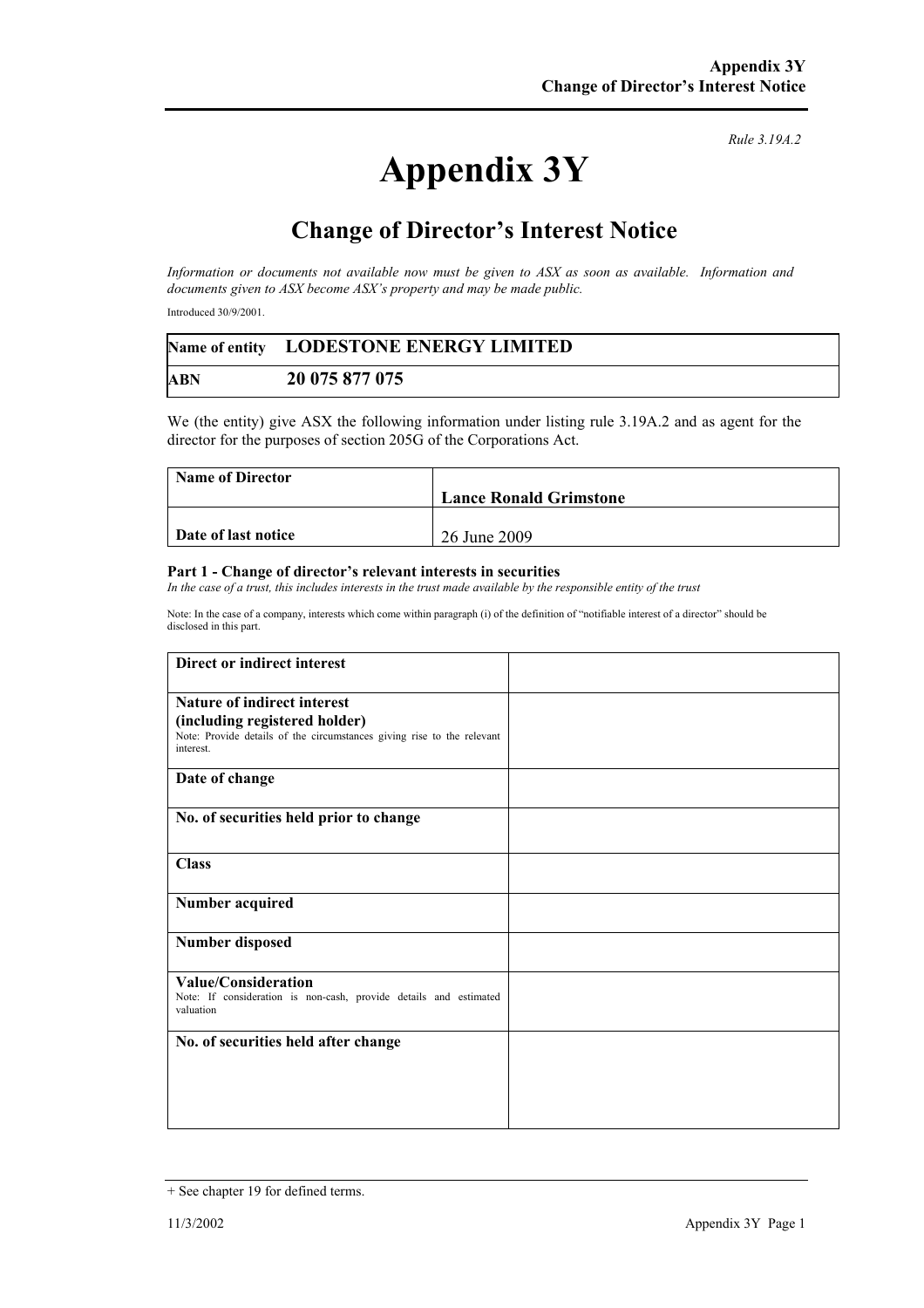| Nature of change<br>Example: on-market trade, off-market trade, exercise of options, issue of<br>securities under dividend reinvestment plan, participation in buy-back |  |
|-------------------------------------------------------------------------------------------------------------------------------------------------------------------------|--|
|                                                                                                                                                                         |  |

## **Part 2 – Change of director's interests in contracts**

Note: In the case of a company, interests which come within paragraph (ii) of the definition of "notifiable interest of a director" should be disclosed in this part.

| <b>Detail of contract</b>                                                                                                                                                      | Contract ("Contract") between Tambo Coal & Gas Pty<br>Ltd ("Tambo"), Allegro Capital Nominees Pty Ltd<br>("Allegro"), Orbit Capital Pty Ltd ("Orbit") and Lance<br>Grimstone Pty Ltd pursuant to which Orbit is required to<br>transfer 4,072,882fully paid ordinary shares in the<br>Company (being part of the consideration received for<br>the acquisition by the Company of Tambo Coal $& Gas$<br>Pty Ltd and Moreton Energy Pty Ltd ("Moreton"). The<br>obligation to transfer the shares in the Company will<br>only arise if the acquisition of Tambo and Moreton by<br>the Company is approved by shareholders. Further<br>details of the agreement to acquire Tambo and Moreton<br>are contained in the Company's announcement of the<br>SPA on 22 December 2009. |
|--------------------------------------------------------------------------------------------------------------------------------------------------------------------------------|-----------------------------------------------------------------------------------------------------------------------------------------------------------------------------------------------------------------------------------------------------------------------------------------------------------------------------------------------------------------------------------------------------------------------------------------------------------------------------------------------------------------------------------------------------------------------------------------------------------------------------------------------------------------------------------------------------------------------------------------------------------------------------|
| <b>Nature of interest</b>                                                                                                                                                      | Lance Grimstone is a director and shareholder of Lance<br>Grimstone Pty Ltd                                                                                                                                                                                                                                                                                                                                                                                                                                                                                                                                                                                                                                                                                                 |
| Name of registered holder<br>(if issued securities)                                                                                                                            | Lance Grimstone Pty Ltd                                                                                                                                                                                                                                                                                                                                                                                                                                                                                                                                                                                                                                                                                                                                                     |
| Date of change                                                                                                                                                                 | The obligation to issue shares in the Company will only<br>arise if the acquisition of Tambo and Moreton by the<br>Company, which was agreed on 22 December 2009, is<br>approved by shareholders. The Contract was executed<br>on 3 September 2009.                                                                                                                                                                                                                                                                                                                                                                                                                                                                                                                         |
| No. and class of securities to<br>which interest related prior to<br>change<br>Note: Details are only required for a contract in relation<br>to which the interest has changed | Nil                                                                                                                                                                                                                                                                                                                                                                                                                                                                                                                                                                                                                                                                                                                                                                         |
| <b>Interest acquired</b>                                                                                                                                                       | Subject to the acquisition of Tambo and Moreton by the<br>Company being approved by shareholders, 4,072,882<br>ordinary fully paid shares.                                                                                                                                                                                                                                                                                                                                                                                                                                                                                                                                                                                                                                  |
| <b>Interest disposed</b>                                                                                                                                                       | N/A                                                                                                                                                                                                                                                                                                                                                                                                                                                                                                                                                                                                                                                                                                                                                                         |
| <b>Value/Consideration</b><br>Note: If consideration is non-cash, provide details and<br>an estimated valuation                                                                | The consideration for the transfer of the shares is work<br>undertaken by Lance Grimstone in validating the<br>geology and prospectivity of the tenements held by<br>Tambo and identifying other prospective areas for<br>application by Tambo and the Company, which is not<br>capable of valuation.                                                                                                                                                                                                                                                                                                                                                                                                                                                                       |

<sup>+</sup> See chapter 19 for defined terms.